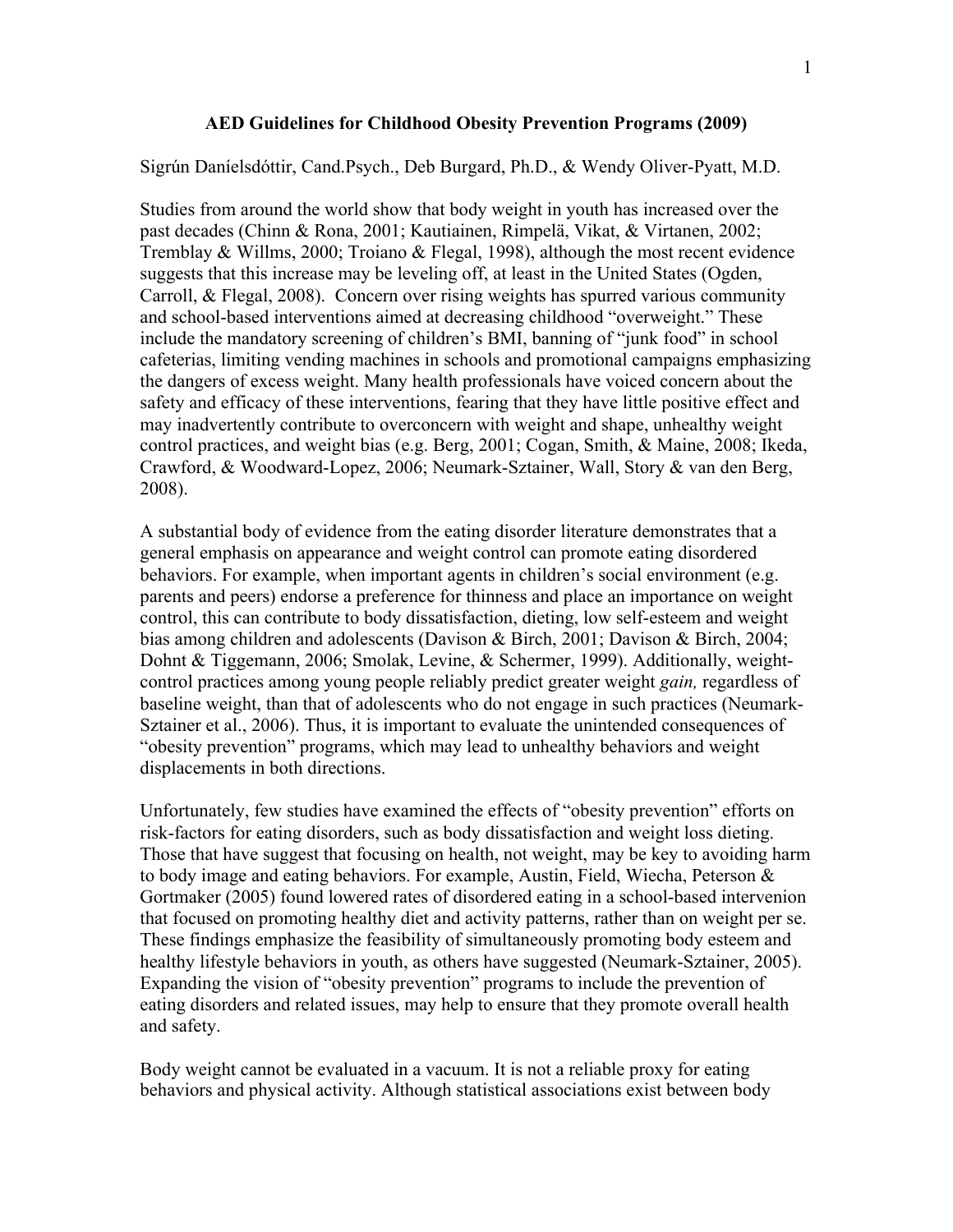weight and risk for morbidity and mortality, being heavy or slender is not by definition pathological. Correlation does not imply causation and the middle of the weight spectrum can cloak a panoply of unhealthy practices. Since healthy living is important for children of all sizes, interventions should focus on lifestyle rather than weight.

The Academy for Eating Disorders applauds efforts to make children's environments as healthy as possible. However, it is important that special care be taken in the construction and implementation of "obesity prevention" programs to minimize any harm that might result. To this end, the following guidelines have been developed for school-and community-based interventions addressing rising weights in youth.

- Interventions should **focus on health, not weight, so as to not contribute to the overvaluation of weight and shape and negative attitudes about fatness that are common among children and have harmful effects on their physical, social and psychological well-being**.
- The World Health Organization defines health as *a state of complete physical, mental and social well-being and not merely the absence of disease or infirmity*. Consistent with this definition, interventions aimed at addressing weight concerns should be constructed from a holistic perspective, where equal consideration is given to social, emotional and physical aspects of children's health.
- Interventions should focus not only on providing opportunities for appropriate levels of physical activity and healthy eating, but also promote self-esteem, body satisfaction, and respect for body size diversity. Prospective studies show that **body dissatisfaction and weight-related teasing are associated with binge eating and other eating disordered behaviors, lower levels of physical activity and increased weight gain over time.** Thus, constructing a social environment where all children are supported in feeling good about their bodies is essential to promoting health in youth.
- Interventions should focus only on modifiable **behaviors** (e.g. physical activity, intake of sugar-sweetened beverages, teasing, time spent watching television), where there is evidence that such modification will improve children's health.
- **Weight is not a behavior and therefore not an appropriate target for behavior modification**. Children across the weight spectrum benefit from limiting time spent watching television and eating a healthy diet. **Interventions should be weight-neutral, i.e. not have specific goals for weight change but aim to increase healthy living at any size.**
- **It is unrealistic to expect all children to fit into the "normal weight" category. Thus, interventions should not be marketed as "obesity prevention." Rather, interventions should be referred to as "health promotion," as the ultimate goal is the health and well-being of all children, and health encompasses many factors besides weight**.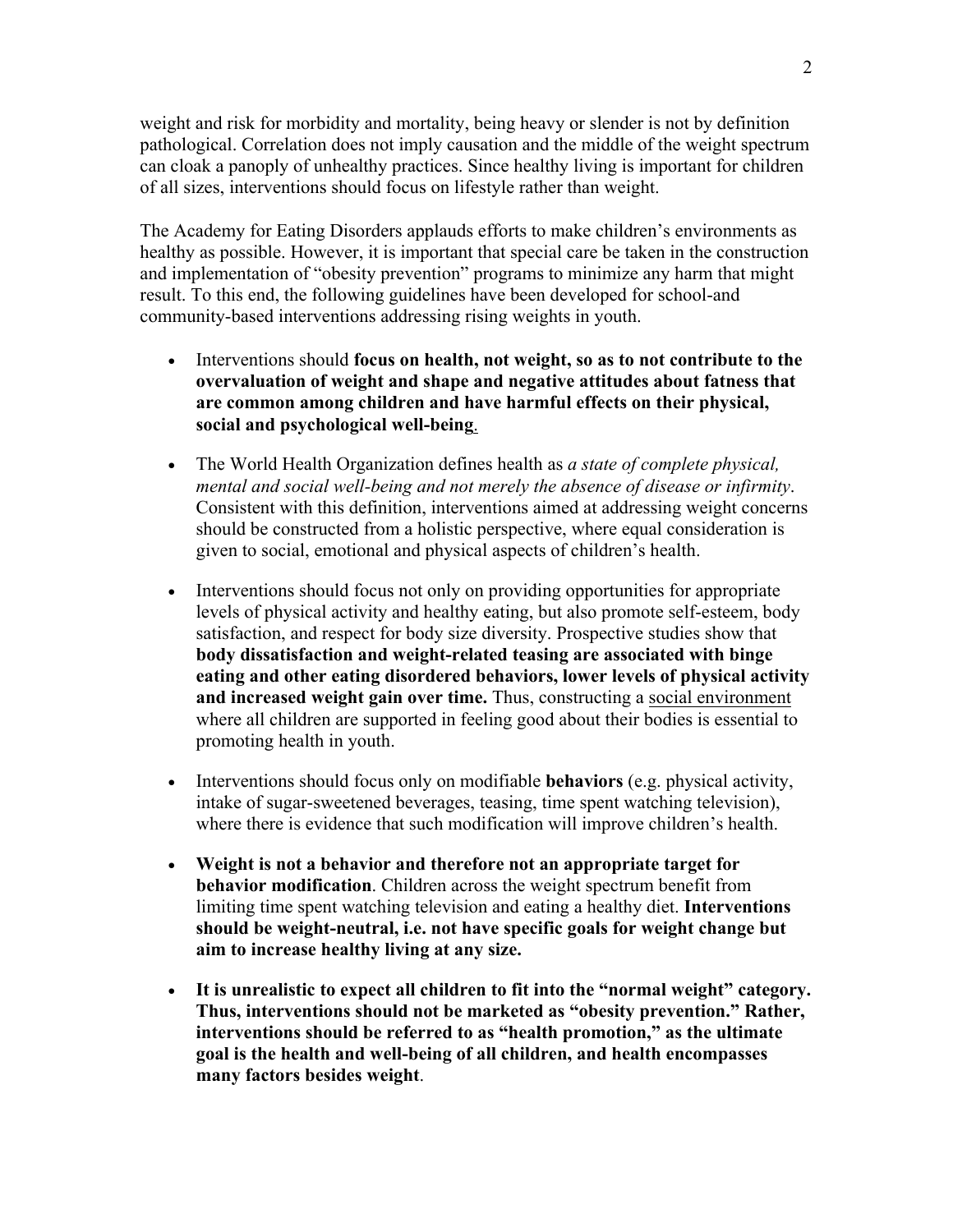- **School-based interventions should avoid the language of "overweight" and "obesity" since these terms may promote weight-based stigma**. Moreover, several of the most effective interventions have not focused on weight per se.
- **Interventions should focus on making children's environments healthier rather than focusing solely on personal responsibility**. In the school setting, these **include serving healthy meals, providing opportunities for fun physical activities, implementing a no-teasing policy, and providing students and school staff with educational sessions about body image, media literacy, and weight bias. In the community setting, these include making neighborhoods safer, providing access to nutritious foods, constructing sidewalks and bicycle lanes, building safe outside play areas, and encouraging parents to serve regular family meals, create a non-distracting eating environment, and provide more active alternatives to TV viewing.**
- Interventions should be careful **not to use language that has implicit or explicit anti-fat messages**, such as "fat is bad," "fat people eat too much", etc.
- Children of all sizes deserve a healthy environment and will benefit from a healthy lifestyle and positive self-image. School-based interventions should not target heavier children specifically with segregated programs aimed at lowering weights. However, this should not discourage efforts to provide physical activities tailored for larger bodies or to address the experiences that heavier children share as a group.
- Determining normal or abnormal growth in children should be dependent on the consistency of their growth over time and not just the percentile at which they are growing. Childhood overweight should be defined as an upward weight divergence that is abnormal for an individual child, which can be determined only by comparing the child to him- or herself over time. This can be accomplished by consulting an individual growth chart, rather than an arbitrary BMI cutoff.
- Interventions should aim for the maintenance of individually appropriate weights—that is, that children will continue to grow at their natural rate and follow their own growth curve—underscoring that a healthy weight is not a fixed number but varies for each individual.
- A sudden shift away from the growth curve in either direction may indicate a problem, but further information about lifestyle habits, physical markers and psychological functioning is needed before a diagnosis can be made. Changes in weight are not always a sign of abnormal development. An increase in weight often precedes a growth spurt in children and some girls begin to gain body fat as part of normal adolescence at a very young age.
- Weighing students should only be performed when there is a clear and compelling need for the information. The height and weight of a child should be measured in a sensitive, straightforward and friendly manner, in a private setting. Height and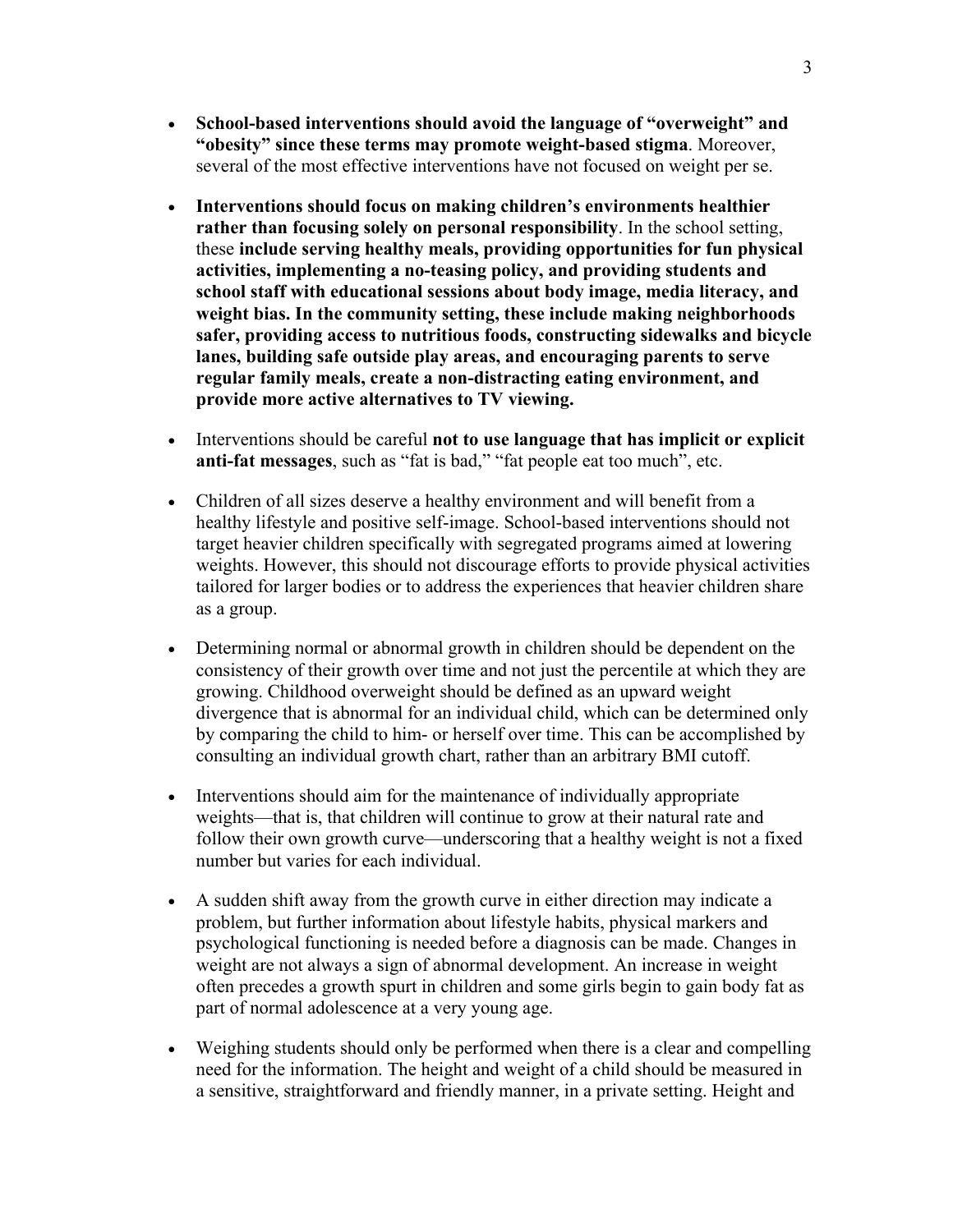weight should be recorded without remark. Further, BMI assessment should be considered just one part of an overall health evaluation and not as the single marker for a student's health status.

- Weight must be handled as carefully as any other individually identifiable health information
- **The ideal intervention is an integrated approach that addresses risk factors for the spectrum of weight-related problems, including screening for unhealthy weight control behaviors; and promotes protective behaviors, such as decreasing dieting, increasing balanced nutrition, encouraging mindful eating, increasing activity, promoting positive body image and decreasing weight-related teasing and harassment**.
- **Interventions should honor the role of parents in promoting children's health and help them support and model healthy behaviors at home without overemphasizing weight**.
- Interventions should provide diversity training for parents, teachers and schoolstaff for the purpose of recognizing and **addressing weight-related stigma and harassment and constructing a size-friendly environment in and out of school**.
- Interventions should be created and led by qualified health care providers who acknowledge the importance of a **health focus over a weight focus when targeting lifestyle and weight concerns in youth.**
- Representatives of the community to be studied should be included in the planning process to ensure that interventions are sensitive to diverse norms, cultural traditions, and practices. In this spirit, it is important that interventions be pilot tested before implementation in order to collect quantitative and qualitative feedback from the participants themselves.
- It is important that interventions be evaluated by qualified health care providers and/or researchers, who are familiar with the research on risk factors for eating disorders, as the interventions are being implemented in schools or communities. **Ideally, the assessment should not only evaluate changes in eating and activity levels but also self-esteem, social functioning, weight bias and eating disorder risk factors, such as body dissatisfaction, dieting and thin-ideal internalization.**

## **References**

Austin, S.B., Field, A.E., Wiecha, J, Peterson, K.E. & Gortmaker, S.L. (2005). The impact of a school-based prevention trial on disordered weight control behaviors in early adolescent girls. *Archives of Pediatrics and Adolescent Medicine*, *159*, 225-230.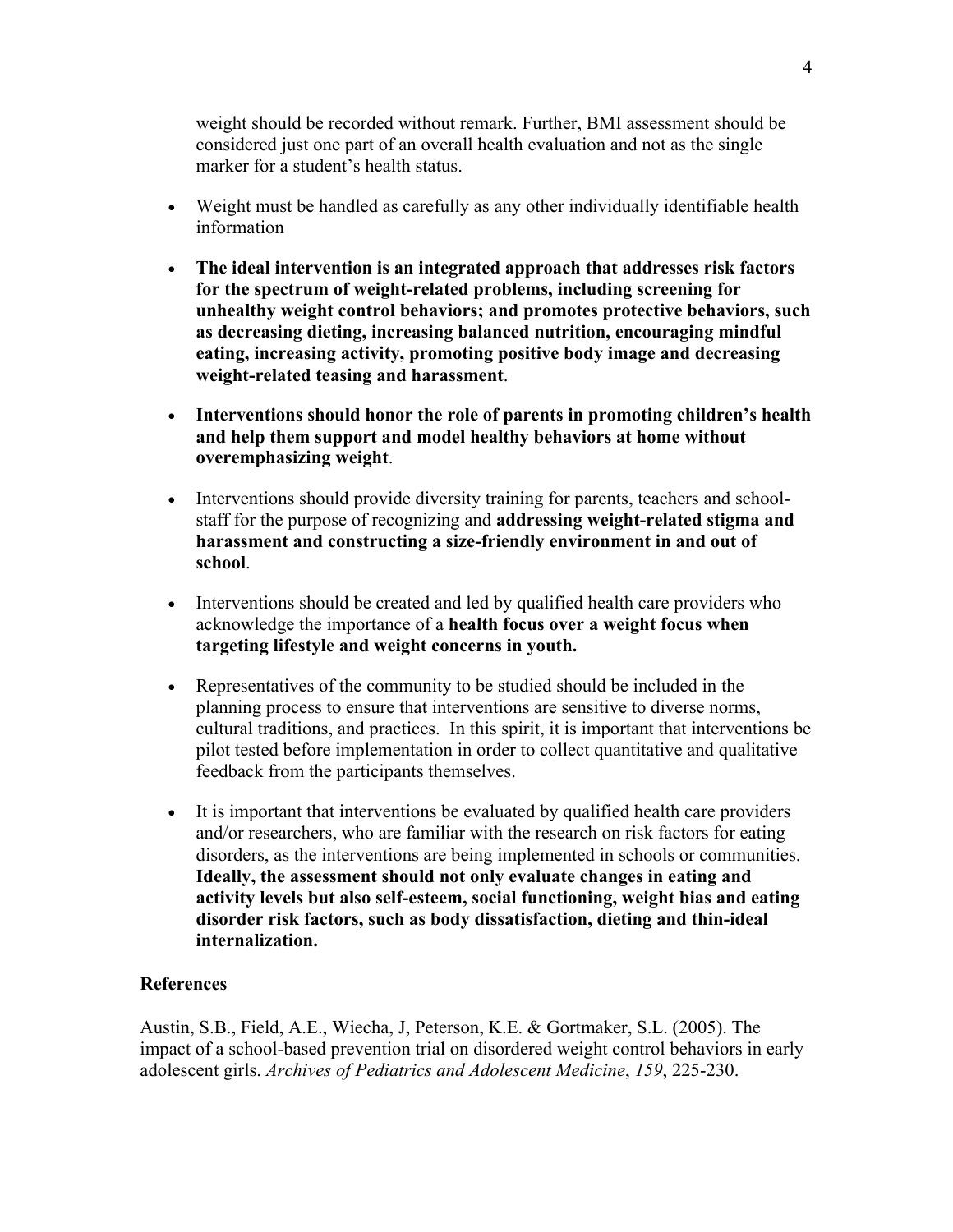Berg, F. M. (2001). *Children and Teens Afraid to Eat: Helping Youth in Today's Weight Obsessed World* (3rd Ed). Hettinger, ND: Healthy Weight Network.

Chinn, S., & Rona, R. J. (2001). Prevalence and trends in overweight and obesity in three cross sectional studies of British children 1974-94. *British Medical Journal*, *322*, 24-26.

Cogan, J. C., Smith, J. P., & Maine, M. D. (2008). The risks of a quick fix: A case against mandatory body mass index reporting laws. *Eating Disorders*, *16*, 2-13.

Davison, K. K., & Birch, L. L. (2001). Weight status, parent reaction, and self-concept in five-year-old girls. *Pediatrics*, *107*, 46-53.

Davison, K. K., & Birch, L. L. (2004). Predictors of fat stereotypes among 9-year old girls and their parents. *Obesity Research*, *12*, 86-94.

Dohnt, H., & Tiggemann, M. (2006). The contribution of peer and media influences to the development of body dissatisfaction and self-esteem in young girls: A prospective study. *Developmental Psychology*, *42*, 929-936.

Ikeda, J. P., Crawford, P. B., & Woodward-Lopez, G. (2006). BMI screening in schools: Helpful or harmful? *Health Education Research*, *21*, 761-769.

Kautiainen, S., Rimpelä, A.,Vikat, A., & Virtanen, S. M. (2002). Secular trends in overweight and obesity among Finnish adolescents in 1977-1999. *International Journal of Obesity and Related Metabolic Disorders*, *26*, 544-552.

Neumark-Stzainer, D. (2005). Can we simultaneously work toward the prevention of obesity and eating disorders in children and adolescents? *International Journal of Eating Disorders*, *38*, 220-227.

Neumark-Sztainer, D., Wall, M., Guo, J., Story, M., Haines, J., & Eisenberg, M. (2006). Obesity, disordered eating, and eating disorders in a longitudinal study of adolescents: How do dieters fare five years later? *Journal of the American Dietetic Association*, *106*, 559-568

Neumark-Sztainer, D., Wall, M., Story, M., & van den Berg, P. (2008). Accurate parental classification of overweight adolescents' weight status: does it matter? *Pediatrics*, *121*, e1495-e1502.

Ogden, C. L., Carroll, M. D., & Flegal, K.M. (2008). High body mass index for age among U.S. children and adolescents, 2003-2006. *Journal of the American Medical Association*, *299*, 2401-2405.

Smolak, L., Levine, M. P., & Schermer, F. (1999). Parental input and weight concerns among elementary school children. *International Journal of Eating Disorders*, *25*, 263- 271.